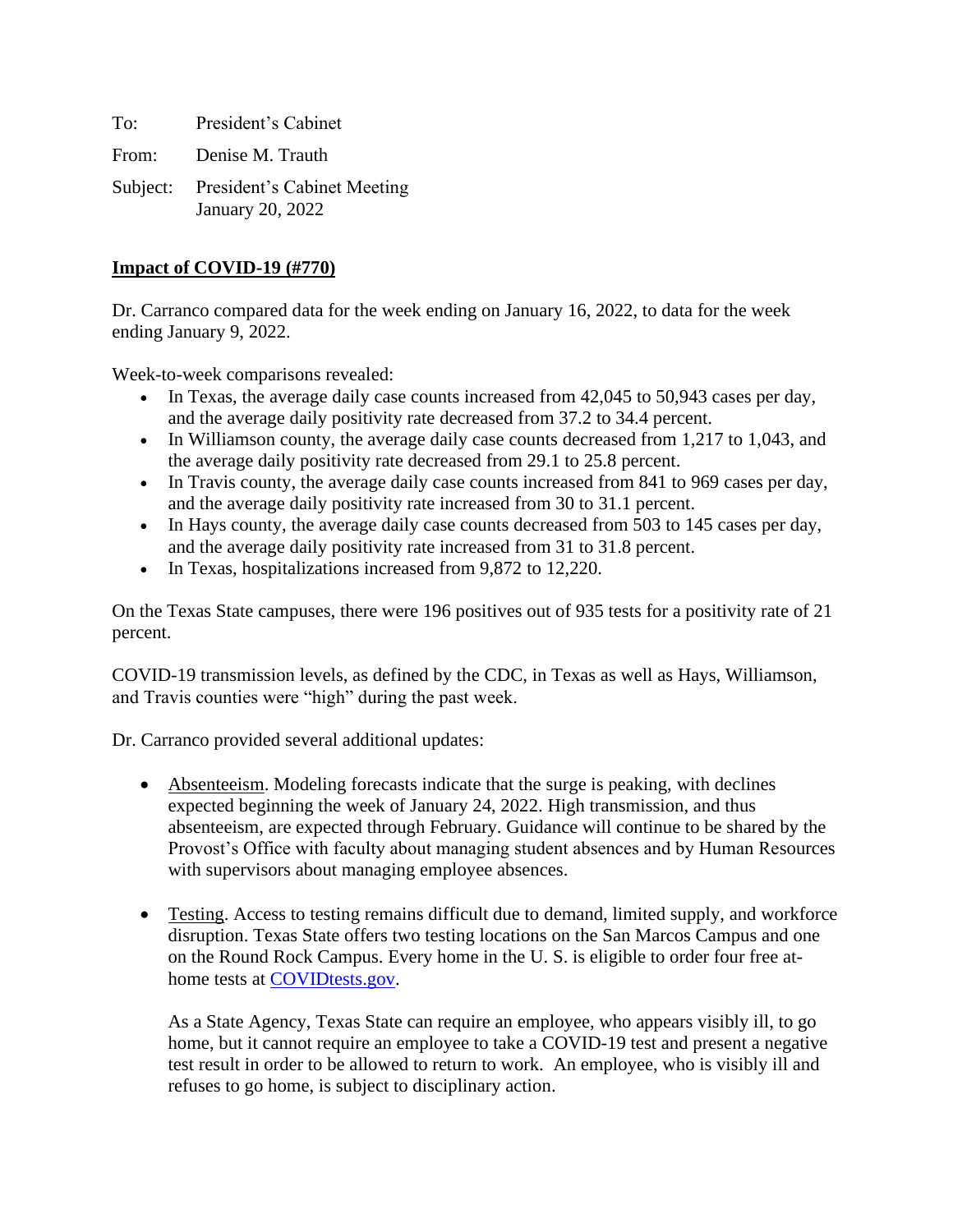• If an employee has run out of sick leave, options are available, including administrative leave with pay, sick leave pool, and remote work.

# **RTA 1/27/22 Discuss possible changes to the sick leave pool eligibility.**

• Face Masks. Wearing high-quality, well-fitted face masks (e.g., surgical, KN95, or N95) masks) remain a key mitigation strategy. Departments may order face masks using departmental funds.

As a State Agency, Texas State cannot require employees or students to wear masks.

- Contact Tracing. Contact Tracing is being automated to assist with timely feedback on quarantine and isolation. Enhancements will be made prior to the start of in-person classes.
- Communication. Dr. Carranco will continue to inform the university community of COVID-19 trends, mitigation strategies, and updates to processes and guidelines. The Roadmap will continue to be updated as information changes. A link will be added directing faculty and supervisors from the Roadmap to FAQs located on the Student Health Center webpage.

## **Commencement (#143)**

Guest Dr. Vedaraman Sriraman, Associate Vice President for Academic Affairs, discussed the fiscal year 2022 Commencement budget. Despite prior changes to reduce overall cost, overages are expected. Although Cabinet members discussed the possibility of implementing additional cost cutting measures, Cabinet members supported the motion that Commencement at Texas State is a special tradition that needs to continue at the current funding level.

## **Coordinating Board Meeting (#5)**

Dr. Lloyd discussed the Coordinating Board meeting scheduled for January 27, 2022.

- The minutes from the October 21, 2021, meeting are on the agenda for approval. Included in those minutes is Board approval for Texas State to offer a Bachelor of Science degree in Mechanical Engineering.
- Up for consideration is the approval of the certification for the National Research University Fund (NRUF) for fiscal year 2021. Texas State's pathway for achieving NRUF was discussed, which will include a comprehensive review of five doctoral programs.
- Texas State was listed as a performing agent for the following contracts executed by the Texas Higher Education Coordinating Board: GEER Funds Texas Reskilling Support Fund Amendment, GEER Funds Report Modernization Grant, and Texas College Work-Study Program.